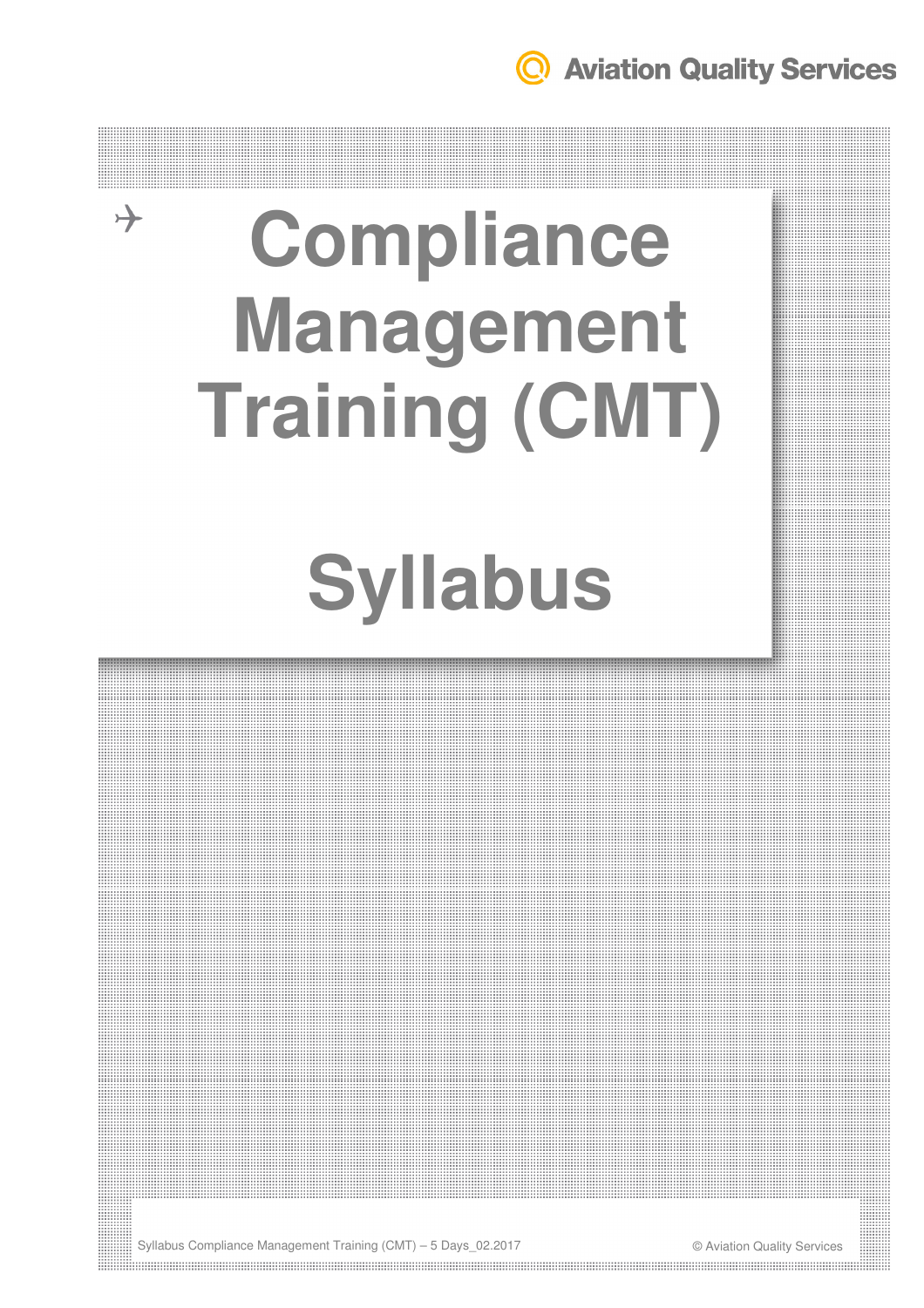

# **Syllabus**

## **Compliance Management Training (5 Days)**

| $\mathbf{1}$ |     |                                                                              |  |
|--------------|-----|------------------------------------------------------------------------------|--|
|              | 1.1 |                                                                              |  |
|              | 1.2 |                                                                              |  |
|              | 1.3 |                                                                              |  |
| $\mathbf{2}$ |     |                                                                              |  |
|              | 2.1 |                                                                              |  |
|              | 2.2 |                                                                              |  |
|              | 2.3 |                                                                              |  |
| 3            |     |                                                                              |  |
|              | 3.1 |                                                                              |  |
|              | 3.2 |                                                                              |  |
| 4            |     |                                                                              |  |
|              | 4.1 |                                                                              |  |
|              | 4.2 |                                                                              |  |
|              | 4.3 |                                                                              |  |
|              | 4.4 |                                                                              |  |
| 5            |     |                                                                              |  |
|              | 5.1 |                                                                              |  |
|              | 5.2 | Module 14: Integrated Airline Management System - Definition & Structure  12 |  |
|              | 5.3 |                                                                              |  |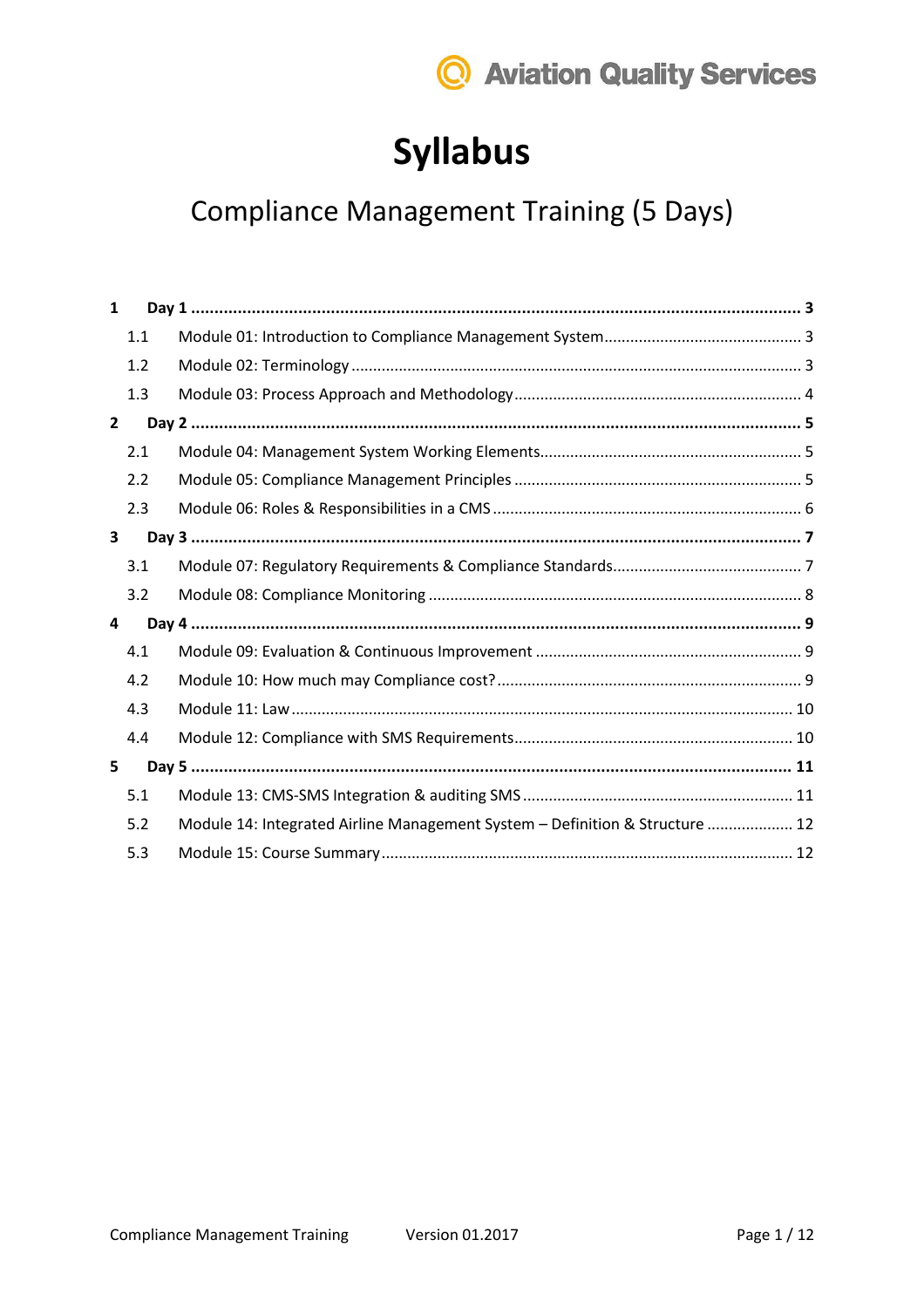## Objectives

| Objective 1: Get familiar with the different terms and system relations within an organization 3 |
|--------------------------------------------------------------------------------------------------|
| Objective 2: Understand the different terms in regards to Compliance Management  3               |
| Objective 3: Understand the process oriented approach and its importance for compliance          |
|                                                                                                  |
|                                                                                                  |
|                                                                                                  |
| Objective 6: Understand the Management System Structure and its elements 5                       |
|                                                                                                  |
|                                                                                                  |
| Objective 9: Understand who are the main actors within the Compliance Management System 6        |
| Objective 10: Understand regulatory requirements and standards for the Compliance Management     |
|                                                                                                  |
|                                                                                                  |
| Objective 12: Get familiar with the different audit types and the principles of auditing 8       |
|                                                                                                  |
|                                                                                                  |
| Objective 15: Differentiate the elements of Compliance and safety management  9                  |
| Objective 16: Understand the costs caused by Compliance and a lack thereof 9                     |
|                                                                                                  |
|                                                                                                  |
|                                                                                                  |
| Objective 20: Understand links between safety management system and compliance management        |
|                                                                                                  |
|                                                                                                  |
|                                                                                                  |
| Objective 23: Gain a deep knowledge of the compliance management system 12                       |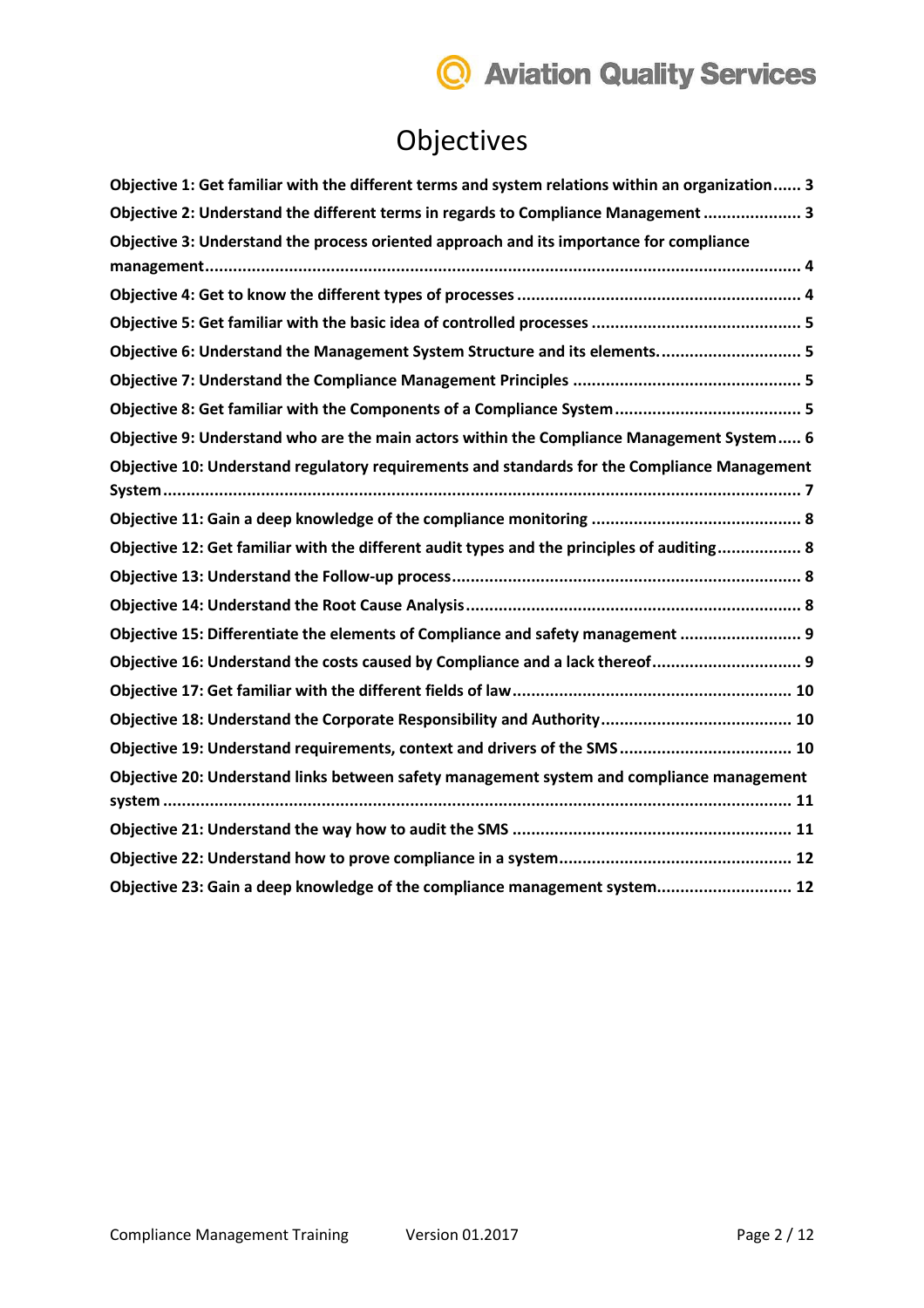## **1 Day 1**

| 1.1 Module 01: Introduction to Compliance Management System      |                                                                                                                                                      |                                      |  |
|------------------------------------------------------------------|------------------------------------------------------------------------------------------------------------------------------------------------------|--------------------------------------|--|
| <b>Objectives</b>                                                | <b>Contents of module</b>                                                                                                                            | <b>Practical Training/Discussion</b> |  |
| <b>Objective 1: Get familiar</b><br>with the different terms and | 1. Definition of Management System                                                                                                                   |                                      |  |
| system relations within an<br>organization                       | 2. Integrated Management System<br>Definition<br>Relations among IMS elements<br>$\bullet$                                                           |                                      |  |
|                                                                  | 3. Compliance Management System<br>Definition<br>$\bullet$<br>Systematic and Independent<br>$\bullet$<br>Comparison<br><b>Compliance Levels</b><br>٠ |                                      |  |

| 1.2 Module 02: Terminology                                          |                                                                                                                                         |                                                                                                                                                                                     |  |
|---------------------------------------------------------------------|-----------------------------------------------------------------------------------------------------------------------------------------|-------------------------------------------------------------------------------------------------------------------------------------------------------------------------------------|--|
| <b>Objectives</b>                                                   | <b>Contents of module</b>                                                                                                               | <b>Practical Training/Discussion</b>                                                                                                                                                |  |
| <b>Objective 2: Understand the</b><br>different terms in regards to | 1. Management / Leadership                                                                                                              |                                                                                                                                                                                     |  |
| <b>Compliance Management</b>                                        | 2. Accountability / Responsibility /<br><b>Authority / Delegation</b><br><b>Differences</b><br>Definitions<br>Relationship<br>$\bullet$ | Define 2 Accountabilities /<br>5 responsibilities /<br>2 Authorities for<br>1. Accountable Manager<br>2. Flight Ops Manager<br>3. Technical Director (145)<br>4. Ground Ops Manager |  |
|                                                                     | 3. Policy / Program / Process /<br>Procedure                                                                                            |                                                                                                                                                                                     |  |
|                                                                     | 4. Compliance / Conformity<br>5. Compliance Monitoring /<br><b>Compliance Management</b>                                                |                                                                                                                                                                                     |  |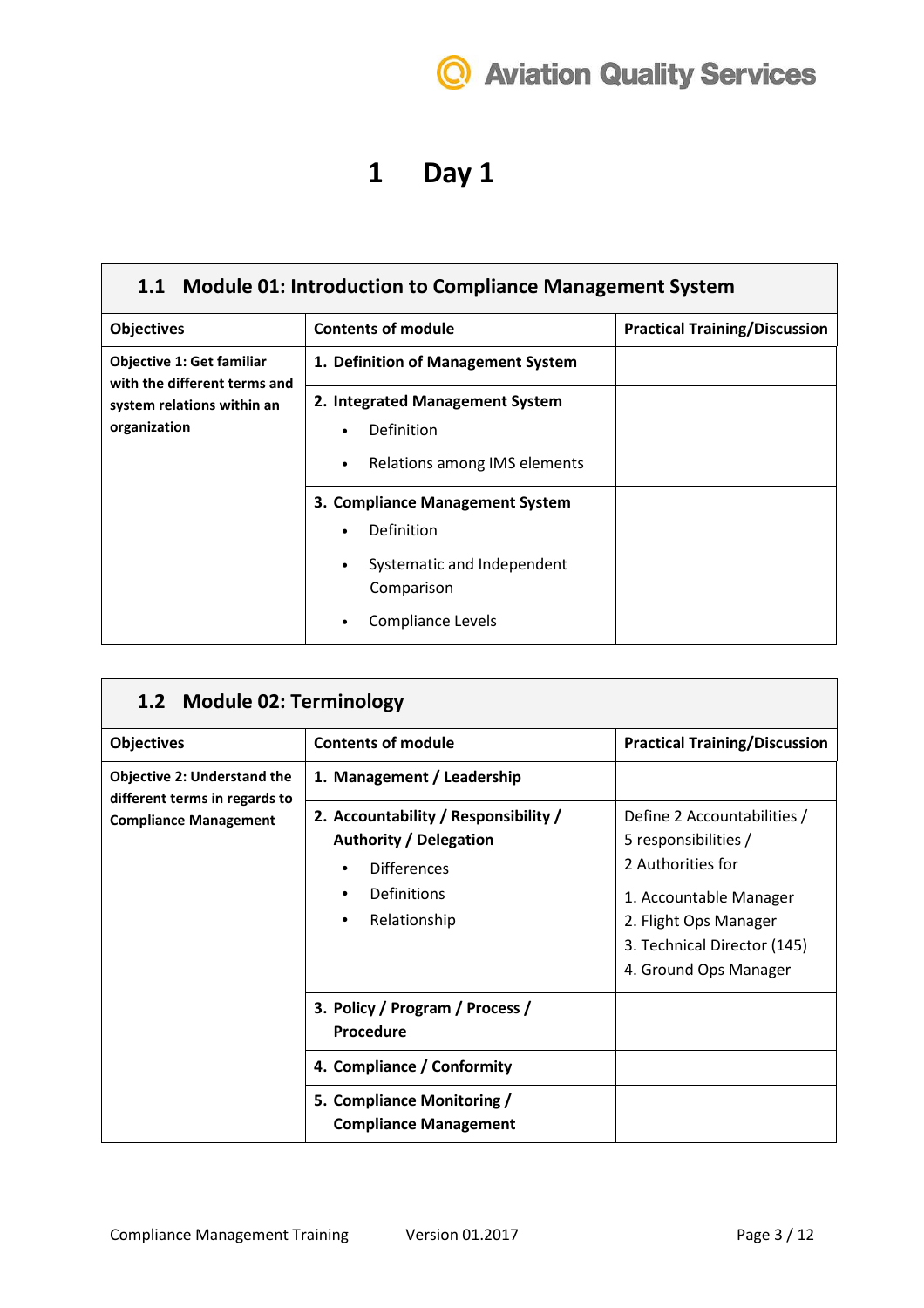

| <b>Objectives</b>                                                                                                                                                                  | <b>Contents of Module</b>                                                                                                                                                                                                                                           | <b>Practical Training/Discussion</b>                                                                                                                                                                                                  |
|------------------------------------------------------------------------------------------------------------------------------------------------------------------------------------|---------------------------------------------------------------------------------------------------------------------------------------------------------------------------------------------------------------------------------------------------------------------|---------------------------------------------------------------------------------------------------------------------------------------------------------------------------------------------------------------------------------------|
| <b>Objective 3: Understand the</b><br>process oriented approach<br>and its importance for<br>compliance management<br>Objective 4: Get to know the<br>different types of processes | Process oriented approach - ISO<br>$\bullet$<br>9000<br>Why process management?<br>$\bullet$<br>Definition of process<br>$\bullet$<br>Process approach in Management<br>$\bullet$<br>Process approach in Compliance<br>$\bullet$                                    | Group workshop:<br>1. Develop process for<br>controlled documentation<br>2. Prepare the checklist for<br>auditing the controlled<br>documentation process                                                                             |
|                                                                                                                                                                                    | Monitoring<br>Who is the customer?<br>$\bullet$<br>Differentiation of achievement -<br>$\bullet$<br>identification of process types<br>Control of a process<br>$\bullet$<br>Why process key figures?<br>٠<br>Key performance indicator (KPI)<br>$\bullet$<br>system | 3. Develop parameters for<br>process measuring<br>for<br>1. Ground Ops process -<br>related to A/C turnaround<br>2. Documentation<br>Management process<br>3. Flight planning /<br>preparation process<br>4. Base Maintenance Project |

#### **1.3 Module 03: Process Approach and Methodology**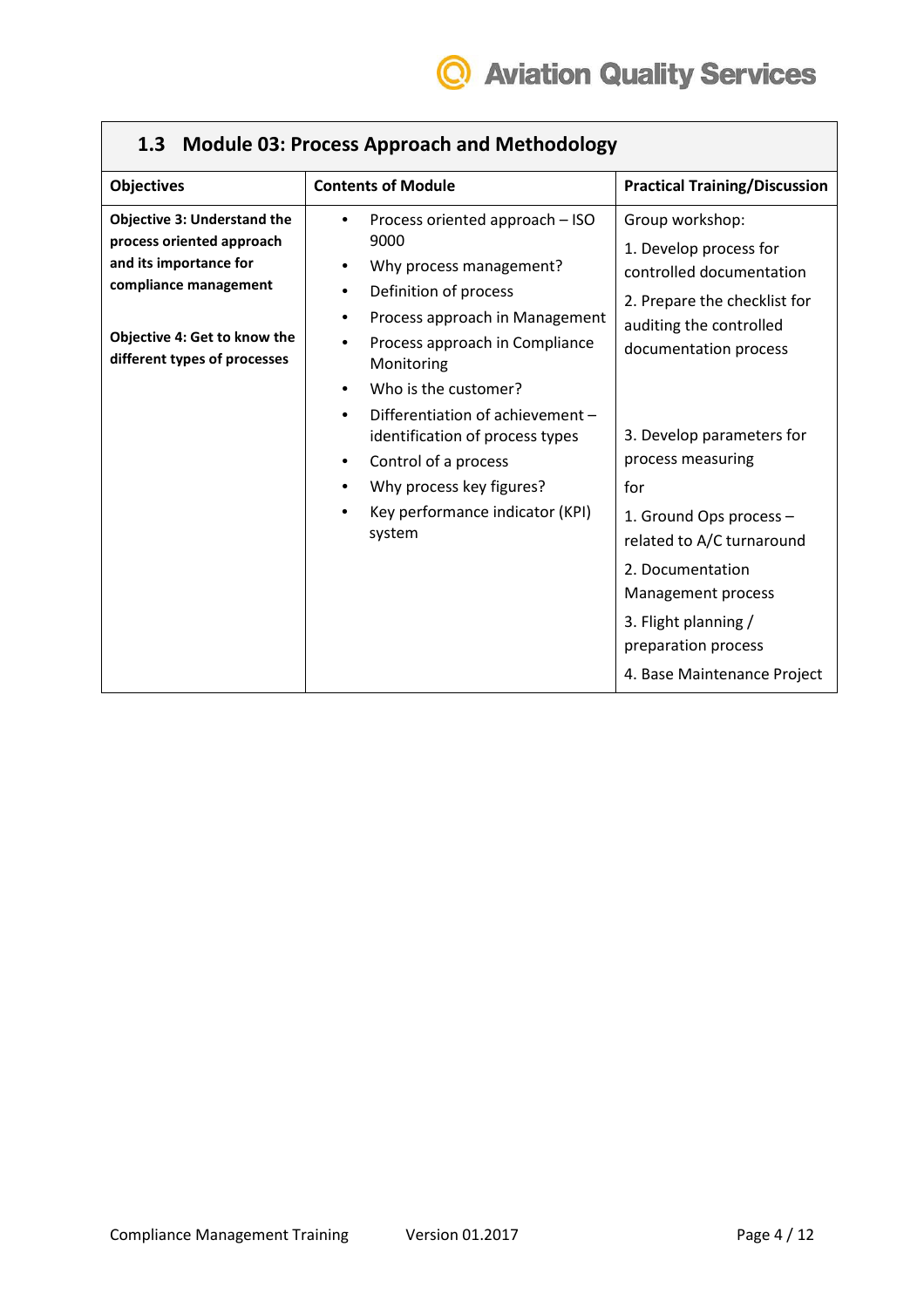#### **2 Day 2**

| 2.1 Module 04: Management System Working Elements                                                    |                                                                                                                                                                                                                                       |                                                                          |
|------------------------------------------------------------------------------------------------------|---------------------------------------------------------------------------------------------------------------------------------------------------------------------------------------------------------------------------------------|--------------------------------------------------------------------------|
| <b>Objectives</b>                                                                                    | <b>Contents of module</b>                                                                                                                                                                                                             | <b>Practical Training/Discussion</b>                                     |
| <b>Objective 5: Get familiar</b><br>with the basic idea of<br>controlled processes                   | 1. Policy<br>Forms of policies<br>Compliance policy                                                                                                                                                                                   |                                                                          |
| <b>Objective 6: Understand the</b><br><b>Management System</b><br><b>Structure and its elements.</b> | 2. Processes<br>Basic idea of controlled processes<br>$\bullet$<br>Norms & Customer Satisfaction<br>$\bullet$<br>Product & Service<br>٠<br>Customer & Supplier<br>٠<br><b>Conscious Process Management</b><br>Documentation Structure | Create a list of<br><b>Management Processes</b><br>for your organization |
|                                                                                                      | 3. Procedures                                                                                                                                                                                                                         |                                                                          |
|                                                                                                      | 4. Documentation & Records<br>Controlled vs. uncontrolled<br>Documents & Records                                                                                                                                                      | Develop requirements for<br>Records Keeping System                       |

| 2.2 Module 05: Compliance Management Principles                    |                                         |                                      |  |
|--------------------------------------------------------------------|-----------------------------------------|--------------------------------------|--|
| <b>Objectives</b>                                                  | <b>Contents of module</b>               | <b>Practical Training/Discussion</b> |  |
| <b>Objective 7: Understand the</b><br><b>Compliance Management</b> | 1. Definitions<br>Compliance            |                                      |  |
| <b>Principles</b>                                                  | <b>Compliance Management</b><br>٠       |                                      |  |
| <b>Objective 8: Get familiar</b>                                   | 2. History of Compliance Management     |                                      |  |
| with the Components of a                                           | Key individuals<br>٠                    |                                      |  |
| <b>Compliance System</b>                                           | Kaizen principles<br>CM stages<br>٠     |                                      |  |
|                                                                    | 3. Principles of Compliance Management  |                                      |  |
|                                                                    | 8 principles according to ISO 9000<br>٠ |                                      |  |
|                                                                    | 4. Components of a Compliance System    |                                      |  |
|                                                                    | <b>Compliance Statements</b><br>٠       |                                      |  |
|                                                                    | Documentation                           |                                      |  |
|                                                                    | Compliance Assurance                    |                                      |  |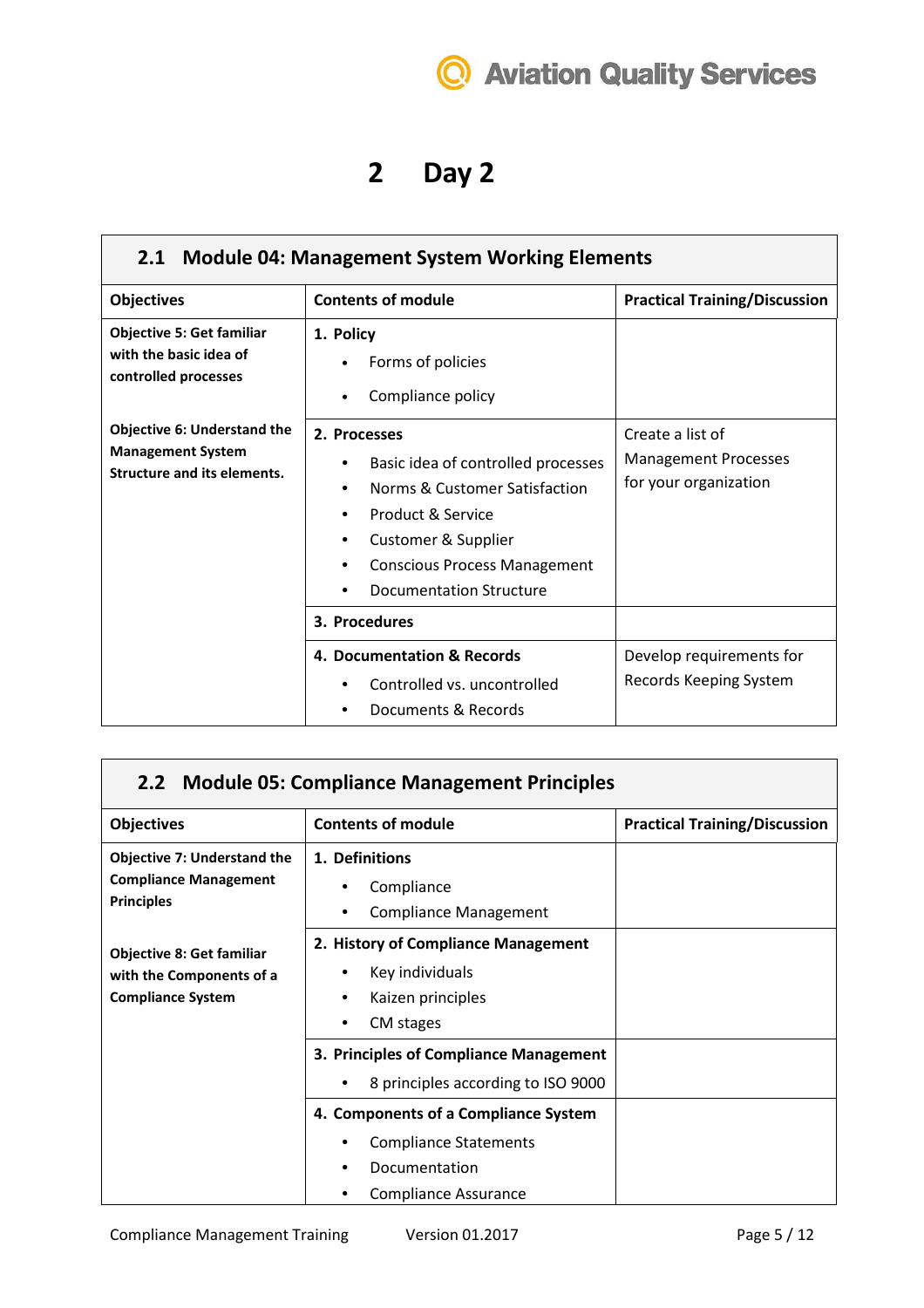

| Programme(s)<br>Reviews / Improvement<br>$\bullet$<br>Programmes<br><b>Management Commitments</b><br>$\bullet$ |  |
|----------------------------------------------------------------------------------------------------------------|--|
| 5. Documentation                                                                                               |  |
| <b>Compliance Management Manual</b>                                                                            |  |

#### **2.3 Module 06: Roles & Responsibilities in a CMS**

| <b>Objectives</b>                                                                                              | <b>Contents of module</b>                                                                                                                                                                                                                                                                               | <b>Practical Training/Discussion</b>                                                     |
|----------------------------------------------------------------------------------------------------------------|---------------------------------------------------------------------------------------------------------------------------------------------------------------------------------------------------------------------------------------------------------------------------------------------------------|------------------------------------------------------------------------------------------|
| <b>Objective 9: Understand</b><br>who are the main actors<br>within the Compliance<br><b>Management System</b> | 1. Roles and responsibilities in a CMS<br>Roles & Responsibilities<br>٠<br>Senior Management/MD/CEO<br>٠<br><b>Departmental Managers</b><br>٠<br><b>Process Owners</b><br>٠<br>Staff<br>٠<br><b>Compliance Manager</b><br>$\bullet$<br><b>Compliance Assurance Manager</b><br>٠<br><b>Auditors</b><br>٠ | Develop<br>Accountabilities<br>Responsibilities<br>Authorities for Compliance<br>Manager |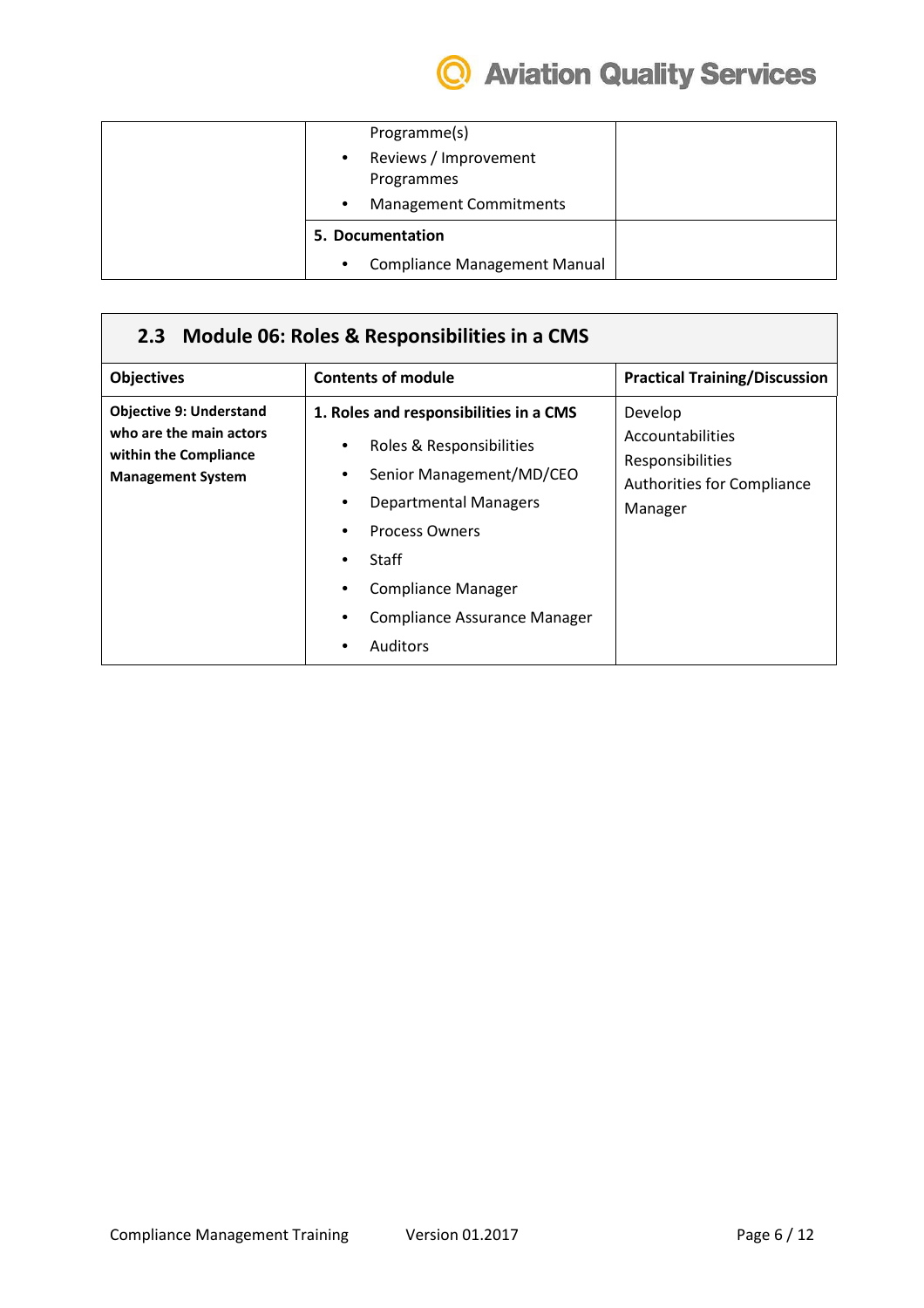$\overline{\phantom{0}}$ 

## **3 Day 3**

 $\mathbf{r}$ 

| <b>Module 07: Regulatory Requirements &amp; Compliance Standards</b><br>3.1                                                   |                                                                                                                                                                                                                                                                                                              |                                      |
|-------------------------------------------------------------------------------------------------------------------------------|--------------------------------------------------------------------------------------------------------------------------------------------------------------------------------------------------------------------------------------------------------------------------------------------------------------|--------------------------------------|
| <b>Objectives</b>                                                                                                             | <b>Contents of module</b>                                                                                                                                                                                                                                                                                    | <b>Practical Training/Discussion</b> |
| <b>Objective 10: Understand</b><br>regulatory requirements and<br>standards for the<br><b>Compliance Management</b><br>System | 1. Regulatory Requirements:<br><b>ICAO SARPS</b><br>$\bullet$<br><b>EC Regulations (EASA)</b><br>$\bullet$<br><b>FAA Regulations FAR</b>                                                                                                                                                                     |                                      |
|                                                                                                                               | 2. Compliance Standards<br><b>ISO</b><br><b>IOSA</b><br>3. Compliance Monitoring System<br>AMC1 ORO.GEN.200(a)(6)<br>4. Organizational Structure<br>ORO.AOC.135<br>Management / Postholder<br>$\bullet$<br>5. Responsibilities/Competence<br>Management Responsibilities<br>$\bullet$<br>Accountable Manager |                                      |
|                                                                                                                               | <b>Organizational Chart</b><br>Post-holder competence                                                                                                                                                                                                                                                        |                                      |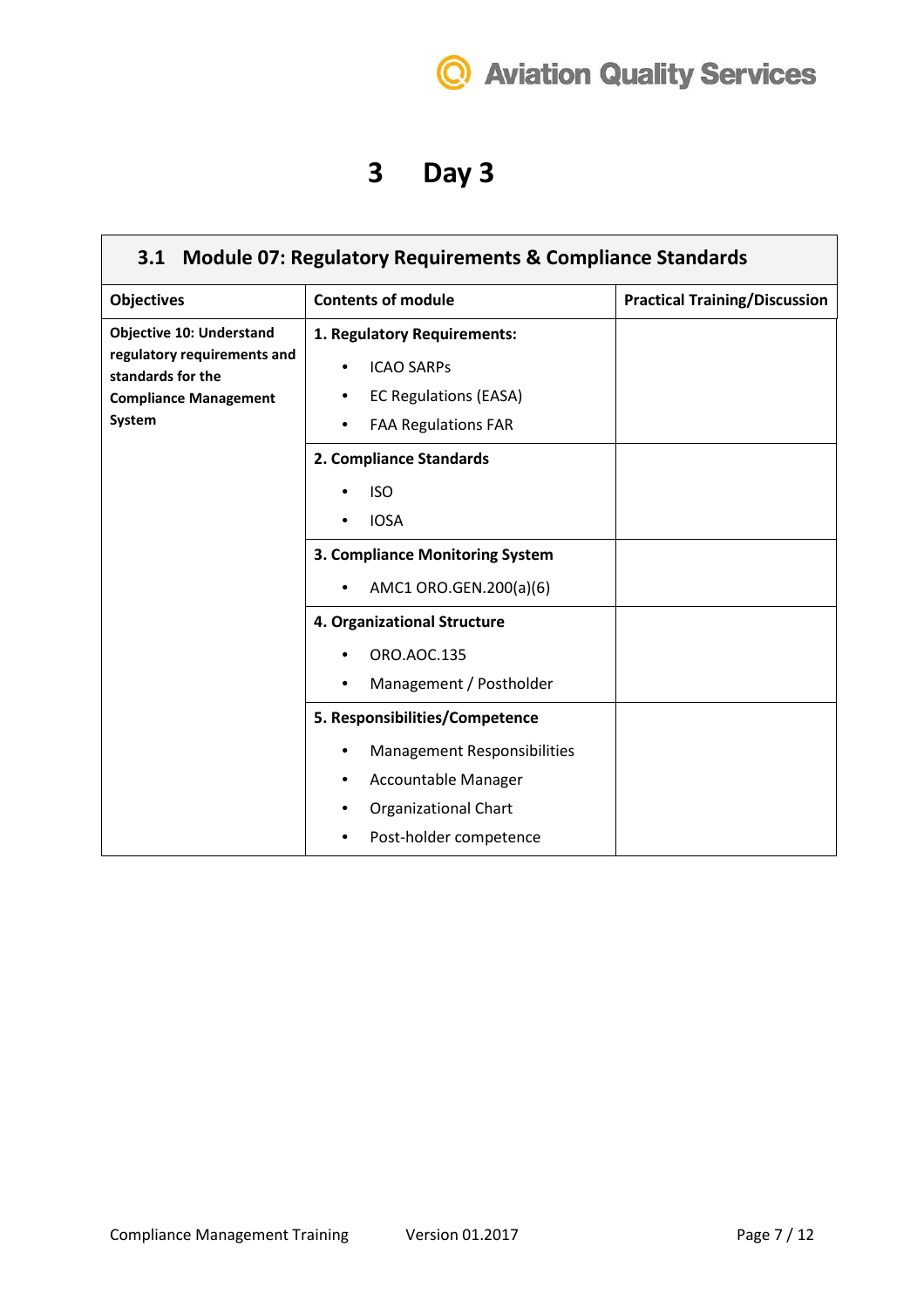

| 3.2 Module 08: Compliance Monitoring                                                                     |                                                                                                                                        |                                                               |  |
|----------------------------------------------------------------------------------------------------------|----------------------------------------------------------------------------------------------------------------------------------------|---------------------------------------------------------------|--|
| <b>Objectives</b>                                                                                        | <b>Contents of Module</b>                                                                                                              | <b>Practical Training/Discussion</b>                          |  |
| Objective 11: Gain a deep<br>knowledge of the<br>compliance monitoring                                   | Definition of Audit<br>$\bullet$<br>Audit criteria<br>٠<br>Audit evidence<br>٠                                                         | Exercise: Checklist<br>preparation and process<br>development |  |
| <b>Objective 12: Get familiar</b><br>with the different audit<br>types and the principles of<br>auditing | Audit findings<br>٠<br>Audit conclusion<br>٠<br>Audit Programme<br>٠<br>Audit types for compliance<br>٠<br>Principles of auditing<br>٠ | Perform the Root Cause<br>Analysis: 3 groups                  |  |
| <b>Objective 13: Understand</b><br>the Follow-up process                                                 | Checklists<br>Audit Follow-up<br>٠<br>Root Cause Analysis Methods<br>٠                                                                 |                                                               |  |
| <b>Objective 14: Understand</b><br>the Root Cause Analysis                                               | <b>Corrective action Proposal</b><br>٠                                                                                                 |                                                               |  |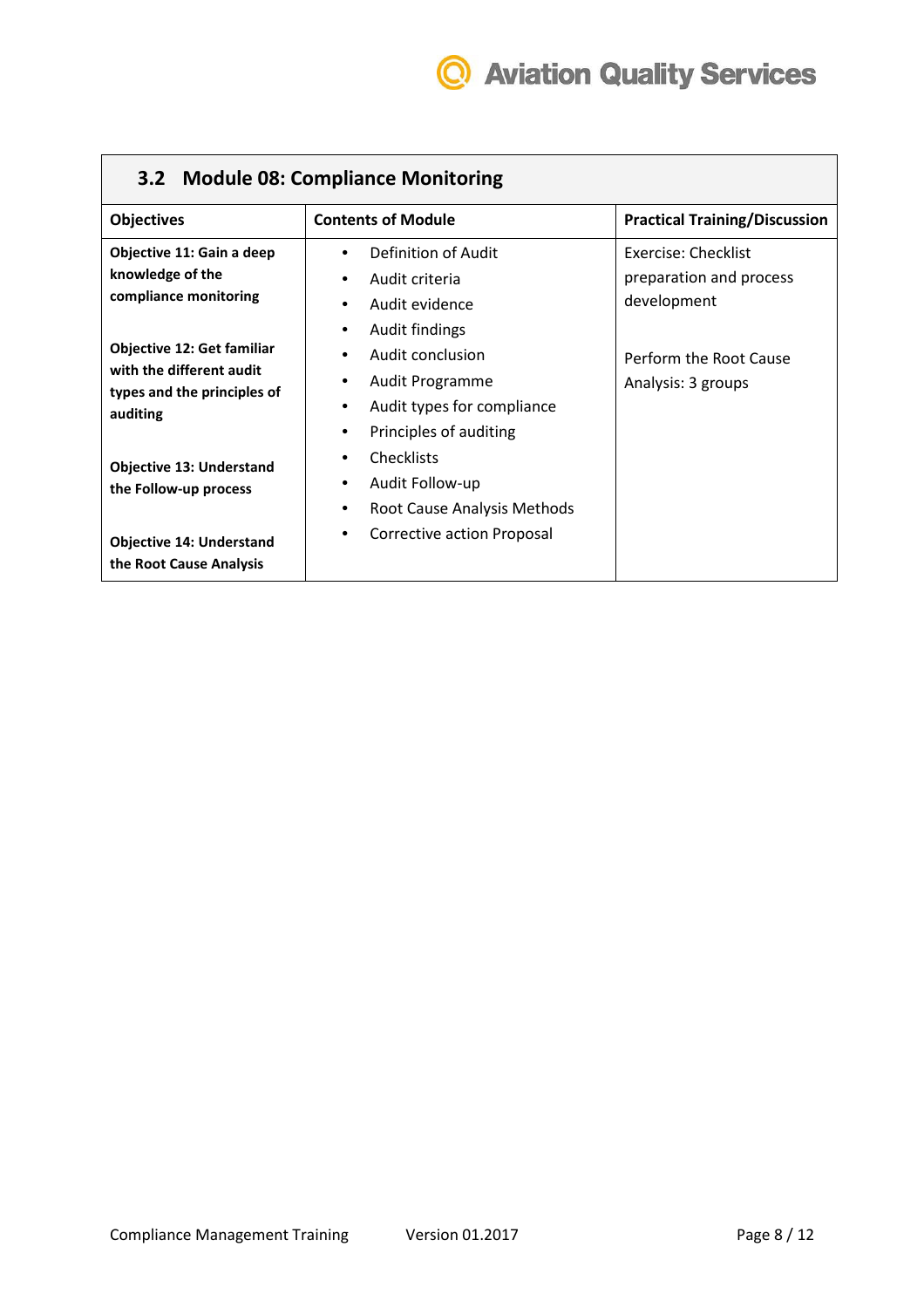#### **4 Day 4**

| 4.1 Module 09: Evaluation & Continuous Improvement                                        |                                                                                                                            |                                                                                                           |
|-------------------------------------------------------------------------------------------|----------------------------------------------------------------------------------------------------------------------------|-----------------------------------------------------------------------------------------------------------|
| <b>Objectives</b>                                                                         | <b>Contents of Module</b>                                                                                                  | <b>Practical Training/Discussion</b>                                                                      |
| <b>Objective 15: Differentiate</b><br>the elements of Compliance<br>and safety management | 1. Setting Objectives<br>Policies<br>Vision<br>Measuring the output                                                        |                                                                                                           |
|                                                                                           | 2. Compliance & Safety Assurance<br>Business risk versus safety risk<br>Key & Safety Performance<br>Indicators (KPI & SPI) |                                                                                                           |
|                                                                                           | 3. Compliance & Safety Committee<br>Kaizen and Compliance Circles<br><b>Safety Action Groups</b><br>$\bullet$              |                                                                                                           |
|                                                                                           | 4. Management Reviews & Revising<br><b>Objectives</b><br>Safety Review Board<br><b>Examples and Agenda</b>                 | Exercise: Develop 5<br>objectives in relation to<br><b>Compliance and Safety</b><br>for your organization |

| 4.2 Module 10: How much may Compliance cost?                                                      |                                                                                                                      |                                      |
|---------------------------------------------------------------------------------------------------|----------------------------------------------------------------------------------------------------------------------|--------------------------------------|
| <b>Objectives</b>                                                                                 | <b>Contents of module</b>                                                                                            | <b>Practical Training/Discussion</b> |
| <b>Objective 16: Understand</b><br>the costs caused by<br><b>Compliance and a lack</b><br>thereof | 1. Internal-External Customer<br>Categories of customers<br>٠<br>Internal customers<br>٠<br>Customer management<br>٠ |                                      |
|                                                                                                   | 2. How can Compliance (or a lack of)                                                                                 |                                      |
|                                                                                                   | generate costs?                                                                                                      |                                      |
|                                                                                                   | Conformance costs<br>٠                                                                                               |                                      |
|                                                                                                   | Non-conformance costs<br>٠                                                                                           |                                      |
|                                                                                                   | Internal and external failure costs<br>٠                                                                             |                                      |
|                                                                                                   | Prevention and appraisal costs<br>٠                                                                                  |                                      |
|                                                                                                   | Chain of events<br>٠                                                                                                 |                                      |
|                                                                                                   | The power of the image                                                                                               |                                      |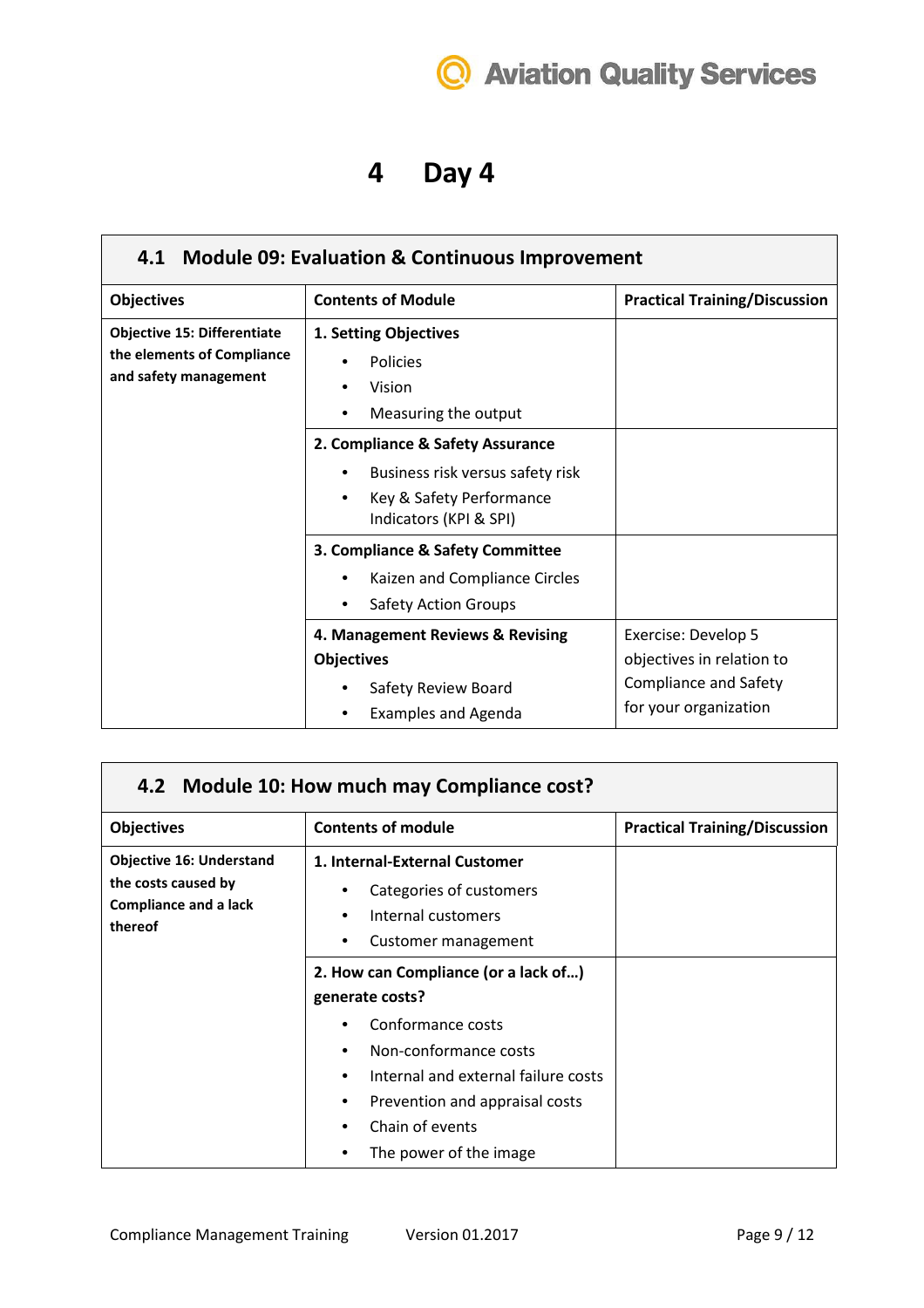

 $\overline{\phantom{0}}$ 

| 4.3 Module 11: Law                                                               |                                                                                                                                                                                              |                                                                                 |
|----------------------------------------------------------------------------------|----------------------------------------------------------------------------------------------------------------------------------------------------------------------------------------------|---------------------------------------------------------------------------------|
| <b>Objectives</b>                                                                | <b>Contents of module</b>                                                                                                                                                                    | <b>Practical Training/Discussion</b>                                            |
| <b>Objective 17: Get familiar</b><br>with the different fields of<br>law         | 1. Fields of Law<br>Civil<br>$\bullet$<br>Penal<br>$\bullet$<br>Public<br>$\bullet$                                                                                                          | Discussion:<br>Consequence of non-<br>compliance                                |
|                                                                                  | 2. Penal Law (inclusive criminal offences)                                                                                                                                                   |                                                                                 |
|                                                                                  | 3. Public Law                                                                                                                                                                                |                                                                                 |
| <b>Objective 18: Understand</b><br>the Corporate Responsibility<br>and Authority | 4. Responsibility & Authority<br>EASA Air OPS OR GEN210<br>٠<br>Corporate Responsibility<br>$\bullet$<br>Delegation of Duties<br>$\bullet$<br>EASA Air OPS OR. GEN. 200 (a) (3)<br>$\bullet$ | Exercise: Create a process for<br>the delegation of duties for<br>your position |

 $\Gamma$ 

| 4.4 Module 12: Compliance with SMS Requirements                                    |                                                                                                                                                                               |                                                                                                       |
|------------------------------------------------------------------------------------|-------------------------------------------------------------------------------------------------------------------------------------------------------------------------------|-------------------------------------------------------------------------------------------------------|
| <b>Objectives</b>                                                                  | <b>Contents of Module</b>                                                                                                                                                     | <b>Practical Training/Discussion</b>                                                                  |
| <b>Objective 19: Understand</b><br>requirements, context and<br>drivers of the SMS | 1. Requirements:<br><b>ICAO Standards and Reference</b><br>Documents<br><b>Regulatory SMS requirements</b><br>$\bullet$<br>Compliance with SMS<br>$\bullet$<br>requirements   | Group discussion on "how to<br>ensure compliance with SMS<br>requirements"<br>Models<br>Methods       |
|                                                                                    | 2. Framework:<br><b>SMS Definition</b><br>Definition of Safety, Risk and Risk<br>Assessment<br>Concept of a Safety Management<br>System<br><b>SMS Risk Management Process</b> | Group discussion on "what is<br>safety, risk and risk<br>assessment?" How are these<br>linked to CMS. |
|                                                                                    | 3. Orientation & Safety Culture:<br>Reactive, proactive and predictive<br><b>Safety Measures</b><br>Safety Culture Definition                                                 | Group discussion on<br>"meaning of safety culture?"<br>Are we compliant?                              |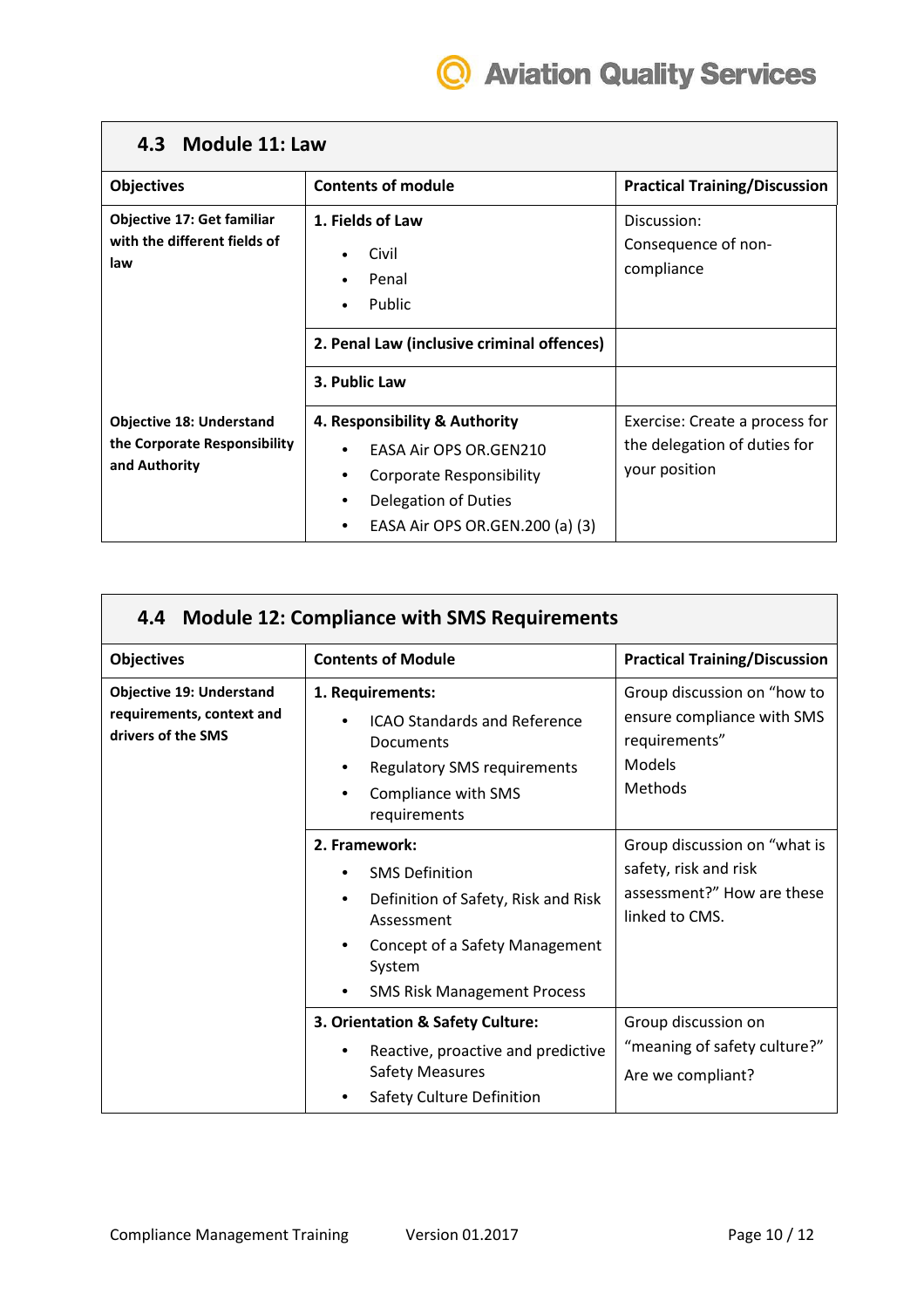$\overline{\phantom{0}}$ 

## **5 Day 5**

 $\mathbf{r}$ 

| 5.1 Module 13: CMS-SMS Integration & auditing SMS                                                                                                                                                |                                                                                                                                                         |                                                                                  |
|--------------------------------------------------------------------------------------------------------------------------------------------------------------------------------------------------|---------------------------------------------------------------------------------------------------------------------------------------------------------|----------------------------------------------------------------------------------|
| <b>Objectives</b>                                                                                                                                                                                | <b>Contents of module</b>                                                                                                                               | <b>Practical Training/Discussion</b>                                             |
| <b>Objective 20: Understand</b><br>links between safety<br>management system and<br>compliance management<br>system<br><b>Objective 21: Understand</b><br>the way how to audit the<br><b>SMS</b> | 1. Integration of an SMS:<br>Integration according to the<br>Definition<br>2. Organizational Structures:<br>SMS as Part of the Management               | Discussion on<br>"Organizational impact of<br>SMS implementation"                |
|                                                                                                                                                                                                  | System<br>3. Accountabilities:                                                                                                                          |                                                                                  |
|                                                                                                                                                                                                  | Safety Review Board (SRB)<br>Safety Action Group (SAG)<br>Safety Service Office (SSO)<br>Senior Management                                              |                                                                                  |
|                                                                                                                                                                                                  | 4. Policies:<br><b>Safety Policy Requirements</b><br><b>Safety Policy Guidance Material</b>                                                             |                                                                                  |
|                                                                                                                                                                                                  | <b>5. SMS Processes</b><br>Processes required for an SMS<br>Processes of Systematic Risk<br>٠<br>Assessment<br>Requirements for Management of<br>Change |                                                                                  |
|                                                                                                                                                                                                  | 6. Linking SMS Processes into<br><b>Compliance Monitoring Processes</b><br>What is common and what is<br>complementing each other                       |                                                                                  |
|                                                                                                                                                                                                  | 7. How to audit SMS                                                                                                                                     | Practical exercise on auditing<br>the SMS.<br>Preparing checklists in<br>groups. |